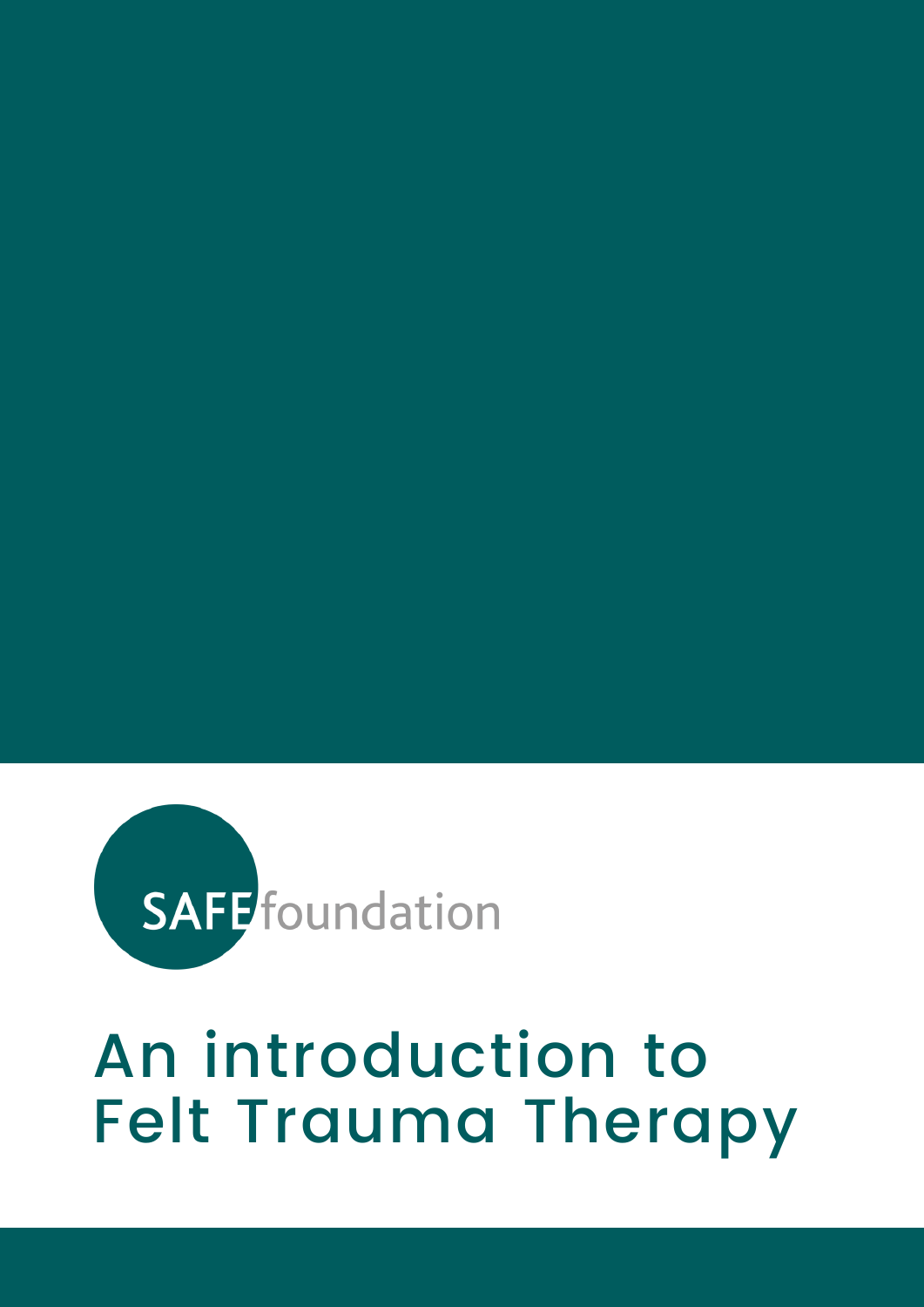## **About Us**

We're one of the leading domestic abuse recovery organisations in Devon and beyond.

Our journey started as a local federated branch of Women's Aid in 1974. Today, we're a nationally focussed charity reimagining approaches to trauma recover by investing in therapy, training and research. For five decades, we've been supporting women & girls who experience domestic abuse. We specialise in group therapy underpinned by the Felt trauma approach. Our therapeutic programmes sit alongside our training, research and systems change work.

SAFE Foundation is led by people with lived experience of trauma and a deep understanding of the capability to help people recover from its impact. The voice of survivors is at the centre of work, enabling reflection and shaping our delivery and approach.

## **Mission and Vision**

We're building a world free from the impact of trauma. Our mission is to:

- provide therapy and training to support families and individuals to break the cycle of abuse
- be a leading voice in trauma recovery through cutting edge research and innovation
- drive an ecosystem wide approach across communities and supporting agencies

We believe that it's time for a different conversation about trauma, a paradigm shift in how we deliver trauma recovery. We invite you to join us.